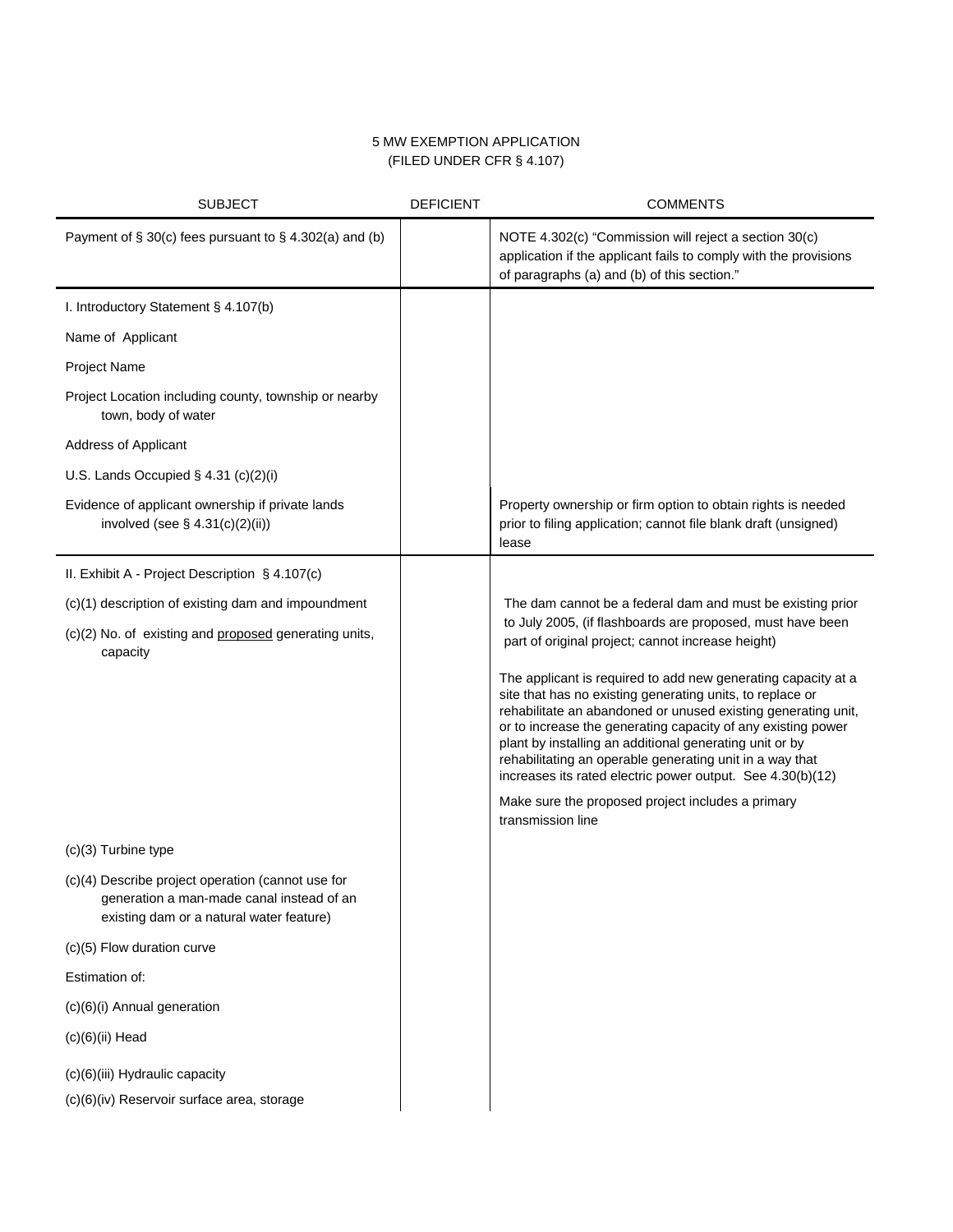| <b>SUBJECT</b>                                                                                                                                                    | <b>DEFICIENT</b> | <b>COMMENTS</b> |
|-------------------------------------------------------------------------------------------------------------------------------------------------------------------|------------------|-----------------|
| (c)(7) planned beginning and completing dates of<br>construction.                                                                                                 |                  |                 |
| (c)(8) Project cost of repair, reconstruction, modification<br>of dam including impoundment surface area and<br>elevation                                         |                  |                 |
| III. Exhibit F-Drawings of Project Works §4.107(f)<br>(Conform to $\S4.41(g)$ )                                                                                   |                  |                 |
| Project drawings, size, scale (conform to §4.39)                                                                                                                  |                  |                 |
| Plans, Elevation, profile, section of major project<br>structures                                                                                                 |                  |                 |
|                                                                                                                                                                   |                  |                 |
| IV. Exhibit G - Map §107(d) (Conform to §4.41(h))                                                                                                                 |                  |                 |
| Shows location of all facilities and relationship to<br>stream and nearest town                                                                                   |                  |                 |
| Project boundary enclosing all project works (including<br>dam, reservoir)                                                                                        |                  |                 |
| Has three known reference points                                                                                                                                  |                  |                 |
| Stamped by registered land surveyor                                                                                                                               |                  |                 |
| Project drawings, size, scale (conform to §4.39)                                                                                                                  |                  |                 |
| Project boundary in geo-referenced format                                                                                                                         |                  |                 |
| Lists owners of property on which project is located<br>(should be only applicant, unless federal land<br>involved, in which case also some arm of<br>government) |                  |                 |

ADDITIONAL COMMENTS: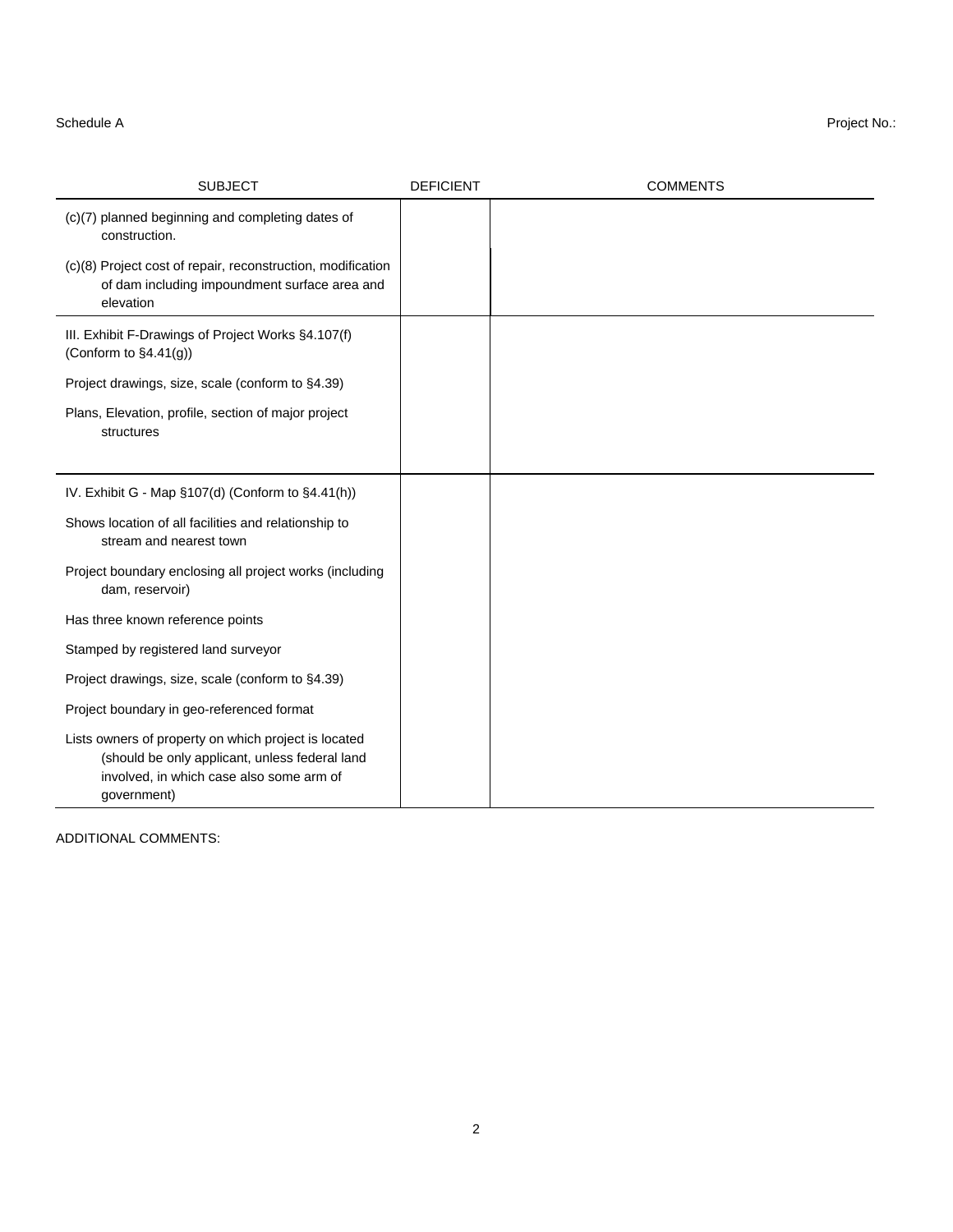### Schedule A Project No.:

## 5 MW EXEMPTION APPLICATION (Filed under 18 CFR §4.107)

| <b>SUBJECT</b>                                                                                   | <b>DEFICIENT</b> | <b>COMMENTS</b> |
|--------------------------------------------------------------------------------------------------|------------------|-----------------|
| <b>Exhibit E</b>                                                                                 |                  |                 |
| I. environment report §4.107(e)(1)                                                               |                  |                 |
| Vegetative cover                                                                                 |                  |                 |
| Fish and wildlife resources                                                                      |                  |                 |
| Water quality and quantity                                                                       |                  |                 |
| Land and water uses                                                                              |                  |                 |
| Recreational uses                                                                                |                  |                 |
| Historical and archeological resources (sites included<br>in or eligible for National Register)  |                  |                 |
| Scenic and aesthetic resources                                                                   |                  |                 |
| Endangered or threatened species, critical habitats                                              |                  |                 |
| II. Description of expected environmental impacts and<br>specific measures proposed §4.107(e)(2) |                  |                 |
| Changes in capacity, operation                                                                   |                  |                 |
| specific measures                                                                                |                  |                 |
| agencies consulted                                                                               |                  |                 |
| other environmental measures                                                                     |                  |                 |
| III. Consultation(per §4.107(e)                                                                  |                  |                 |
| (see §4.38 for consultation requirements).                                                       |                  |                 |
| 1. Stage 1 Requirements [§4.38(b)]                                                               |                  |                 |
| Applicant has provided agencies with sufficient<br>information.                                  |                  |                 |
| Applicant has held a joint meeting with pertinent<br>agencies.                                   |                  |                 |
| Applicant has informed and invited members of the<br>public to attend joint meeting.             |                  |                 |
| Applicant has allowed 60 days for the agencies to<br>comment on study requests                   |                  |                 |